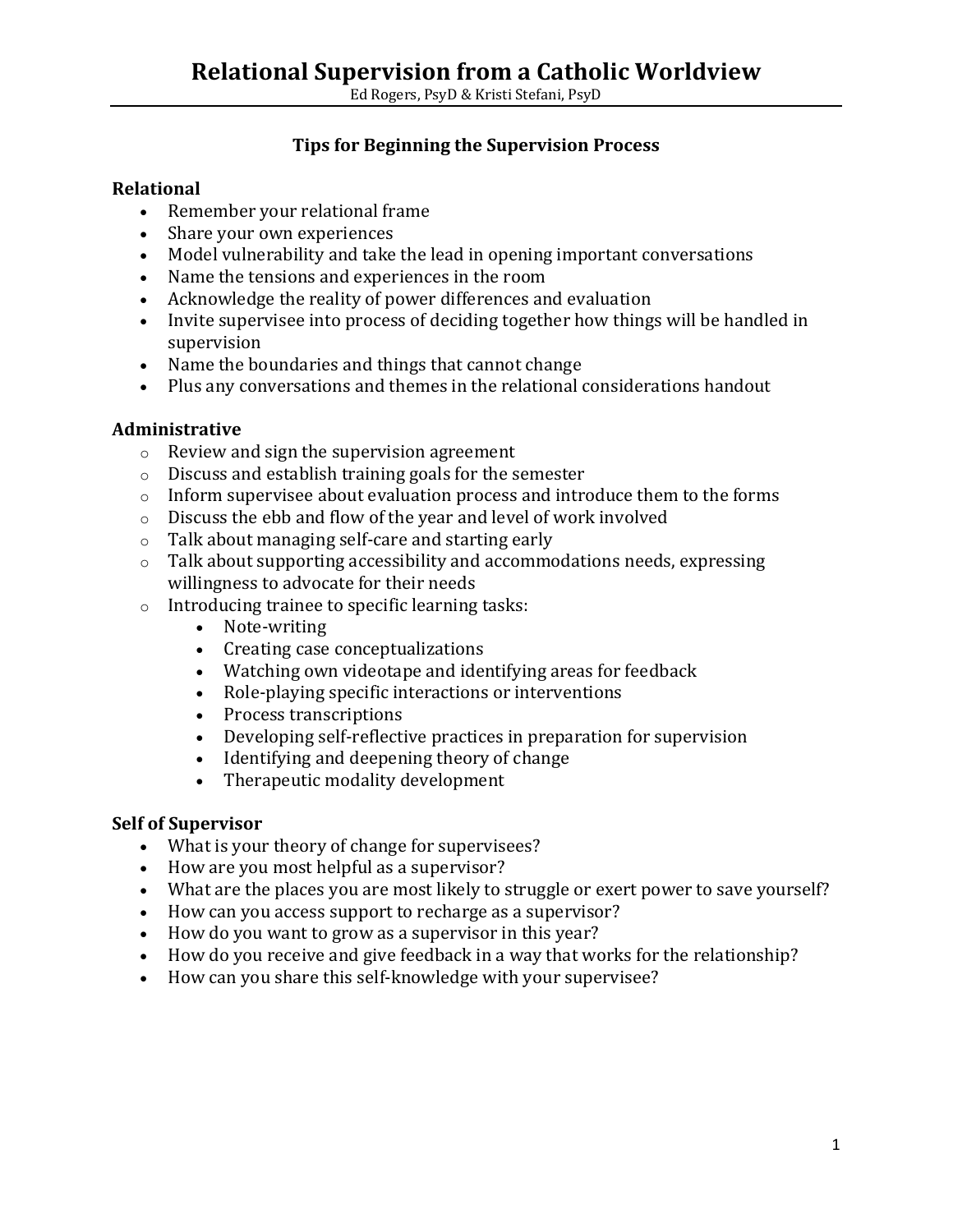# **Relational Supervision from a Catholic Worldview**

Ed Rogers, PsyD & Kristi Stefani, PsyD

#### **Relational Considerations in Supervision**

#### **Training Philosophy and Approach**

Two over-arching questions that drive the process:

- Who am I as a therapist?
- How am I therapeutic?

Similarly, for supervisors….

- Who am I as a supervisor?
- What do I do that is effective supervision?

#### **Foundational Relational Principles**

- Central Relational Paradox we want connection and we fear it... so we must attend to the balance and tension between risk/growth and safety
- All participants have significant responsibility and influence for creating the relationship
- We work to be curious about the experiences and desires of the other
- We attend to and talk about interpersonal processes
- We work to empower and share power as much as possible
- We value context and culture we care about creating a just experience and valuing a diversity of perspectives
- No blank slates supervisors share, take risks, and engage with vulnerability as well
- We are valuable and flawed persons, with inherent value beyond professional roles
- The process of rupture and repair is normal and ongoing rupture is not the end
- We give continual attention to the status of the supervisory relationship/system/culture

# **Building the Supervisory Alliance**

- **Creating a Relational Process:** Our values are for being personal, present, and open, giving attention to the process between the dyad, valuing the relational connection, noticing ruptures and repairing relationally. We work to elicit the perspectives of both in the dyad, valuing each perspective and attending to the needs presented. While the supervisor can more easily use their power to initiate and tend to these processes, both are responsible for cultivating the connection.
- **Holding a Frame:** Supervision is evaluative, there is a power differential, and this serves to help both protect client welfare and foster supervisee growth. There is a gatekeeping aspect to a supervisory relationship, AND we want to empower the supervisee as much as possible, AND we value strong relationships as a pathway to increased confidence, competence, and flourishing.
- **Tasks & Goals:** These are generally explicitly discussed and agreed on between the supervisee and the supervisor. Both have input, acknowledging that it is the supervisee that is directing their career and learning, and that the supervisor has expertise in the function and process of supervision, as well as the needs of the center. The goals direct the supervisory interactions, and the tasks make up the meat of the interactions.